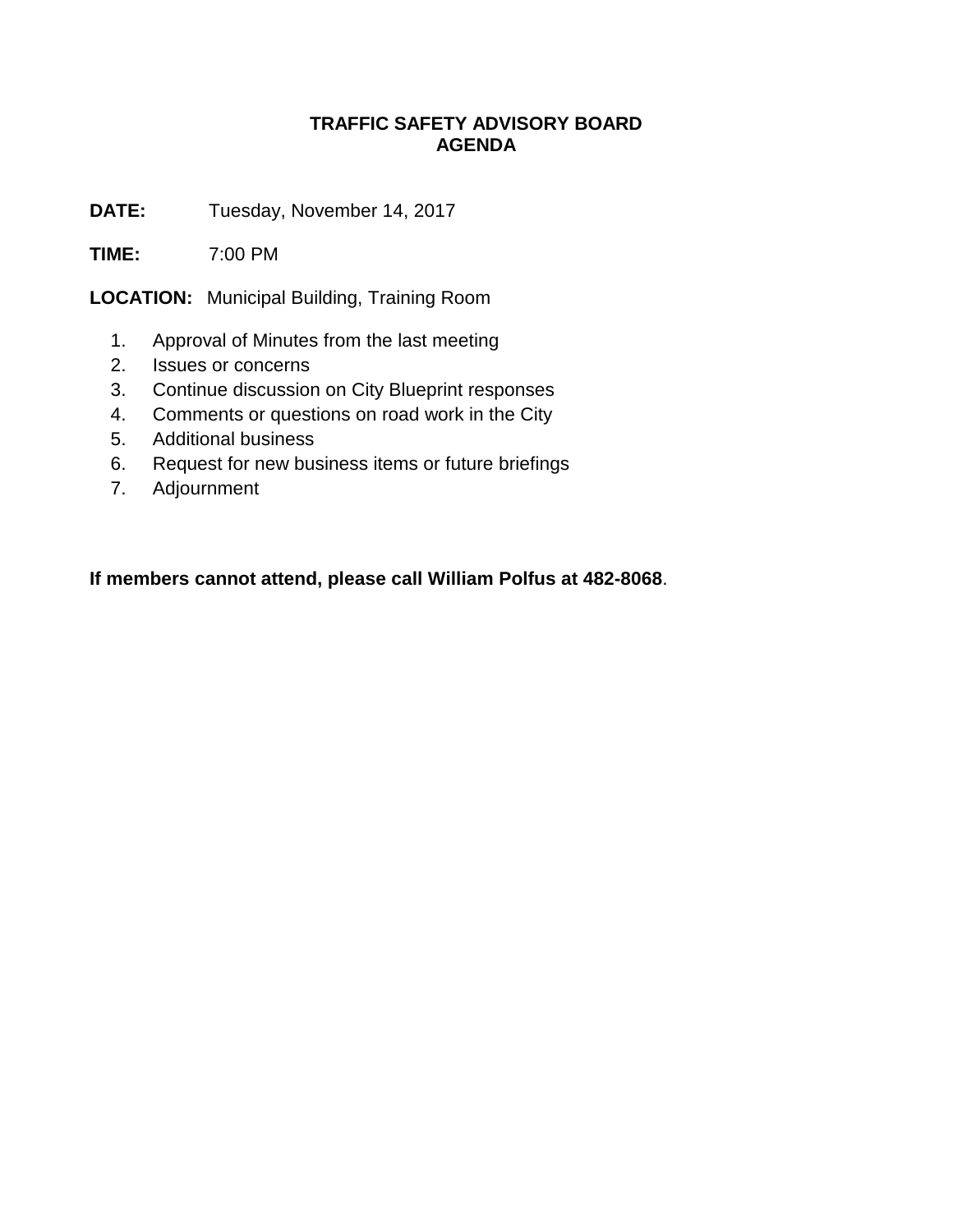## TRAFFIC AND SAFETY ADVISORY BOARD Minutes October 17,2017

UNAPR

 $V_{\mathcal{F}_{\mathcal{D}}}$ 

The October meeting of the TSAB was held at 7:00 PM on Tuesday, October 17,2017, in the training room of the municipal building (room 104). Meeting was called to order at 7:08 PM

## Present were:

William Polfus, Jane Shelton, Melissa McMahan, Andrew Howe, Halfen Hoyt lona Kazocha, Marty Adler-JansY

Absent was:

Jana Humphrey Hannah Oran Roger Flynn

- 1. Minutes from the August 15,2017 meeting were approved unanimously
- 2. lssues or concerns

Resident expressed concerns about navigating from her area of town in a motorized wheelchair from the Briarcliff/Hendrix creek area to the library and has difficulties with one intersection that she cannot reach the signal from her wheelchair

3. Comments or questions on road work in the city

TSAB would like to be updated on the paving project process. Would be nice to have a preview each year of what will be paved.

4. City Blueprint Sessions

Bill shared hard copies of the East Side Residential and Palisades Subarea Response Cards and the Emory Valley/Briarcliff and Lakeview Residential Subarea Response Cards. TSAB skimmed through the entries for first glance, since these were all comments and not just TSAB items. The next area discussion is end of October.

5. Additional Business

Jane shared a drawing shared with the Planning Commission for the area that was formerly the retention pond at the corner of Tuskegee and lllinois. The traffic pattern laid out in the drawing seems to be rather confusing. At this time, Jane just needed general input regarding this initial attempt at the corner property.

Discussion around the terms on the board. Hannah is still on the board, she's serving as the high school representative for this coming term,

6. Request for new business items or future briefings

Take a look at the hard copy handouts from the latest community sessions, focusing on items that pertain to TSAB. Next meeting we'll go more in depth on these.